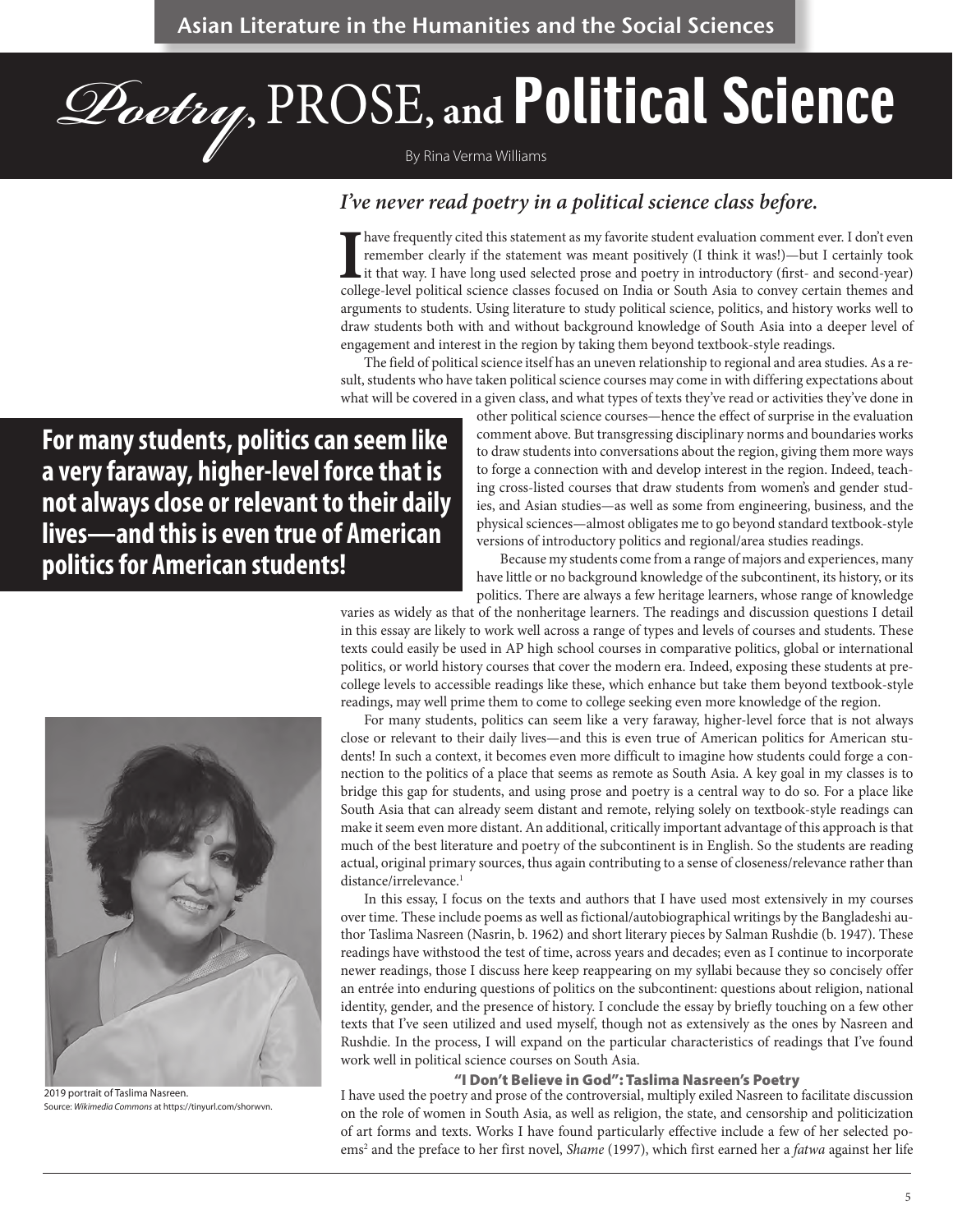## **Nasreen's language is blunt and forceful; this opens a space to ask if students can see why people of faith might be offended by her writings.**

and sent her into exile all over Europe, the US, and India (in 2008, she was exiled from India as well).<sup>3</sup> The quotes that follow are drawn from these two texts.

Nasreen's writings touch on matters of persistent and ongoing import in South Asian politics. The poems speak directly to the relation between organized religion and religious funda-



mentalism or extremism, and the status of women in South Asian culture and society. They unambiguously convey her view that religion is a destructive force in society. The first line of "Self-Portrait" proclaims, "I don't believe in God." The "crafty politician" in this poem also comes in for derision for exploiting the forces of religious division for his—the gendered pronoun is clear and distinct in the poem—own gain.4 The poem "Temple, Mosque" conveys her unambiguous contempt for the forces of organized religion:

*Let the pavilions of religion be ground to bits . . . For the welfare of humanity, now let prayer halls be turned into hospitals, orphanages, schools, universities . . . From now on let religion's other name be humanity.*<sup>5</sup>

Nasreen's language is blunt and forceful; this opens a space to ask if students can see why people of faith might be offended by her writings. But (I ask in turn) does that justify censoring the work? This leads to a discussion of censorship and politicization of art, and free speech protections around the world.

Nasreen's poems also convey her unambiguous view of the wretched status of women in South Asian society. "Bad Omen" starkly paints the portrait of a girl who is raped and then asks if her family will care for her and take her back.<sup>6 "T</sup>he Wheel" sketches a portrait of women as commodities:

*They've dressed her in red . . . Her ears have been pierced, along with her nose . . . They've put bangles on her wrists . . . A person is turned into merchandise like this . . . She is sold, sold openly.*<sup>7</sup>

With these poems, it's productive to engage students in a discussion of Nasreen's own background and status—a medical doctor, highly educated, and a writer—which can diverge from the oppression of the women she is writing about. This leads into a discussion of women leaders (Khaleda Zia and Sheikh Hasina) who have long dominated Bangladeshi politics, and women leaders of other South Asian countries: Indira Gandhi in India, Sirimavo Bandaranaike and Chandrika Kumaratunga in Sri Lanka, Benazir Bhutto in Pakistan. I thus prompt students to think about how two such starkly different realities—the depths of oppression and the heights of political power—can exist side by side for women in the region.

Bringing both sets of questions together, I ask students to consider whether organized religion can lead to women's empowerment. That is, can religion liberate women, or is it more oppressive of women? Can a secular feminism be successful in religious societies? Here I point out that Nasreen has critics from both sides. Religious conservatives obviously hate her, but some Bangladeshi feminists also oppose her: They argue she's done more to hurt the cause of women's rights in Bangladesh by being so harsh. And they contend she's never been involved in the women's rights movement in Bangladesh, questioning if she has ever really worked for or cared about women's rights.<sup>8</sup>

Finally, I ask students to consider the politicization of art, art forms, and artists, based on how Nasreen's publications have stirred controversy and earned her fatwas and exile from both Bangladesh and subsequently India. *Shame* tells a story of Muslim fundamentalist violence against a Hindu family in Bangladesh. The novel is her witness to the violence she herself saw in Bangladesh

Taslima Nasreen. Source: Screen capture from the video *Taslima Nasrin: The Woman Who Destroyed a Mosque (Or Did She?)* on *YouTube* at https://tinyurl.com/yyoufjcx.

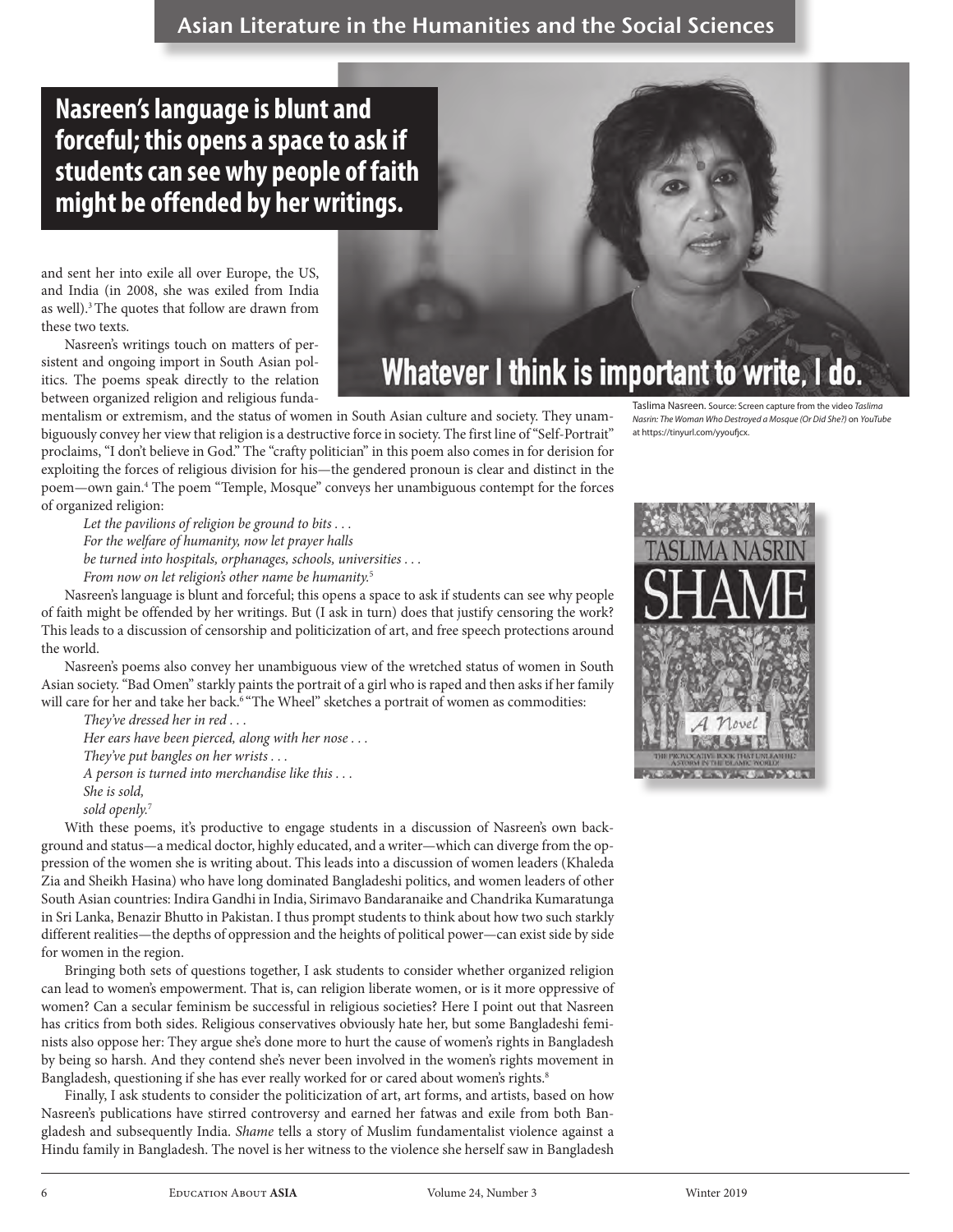*Nonviolence was the strategy chosen for a particular people against a particular oppressor; to generalize from it is a suspect fact.* —Salman Rushdie

> in the aftermath of—and in retribution for anti-Muslim riots in India in 1992. Her 1997 preface addresses these controversies and the banning of the book, directly and from her own perspective. She acknowledges that the book was criticized by literary and political journalists, and right- and left-wing critics in both India and in Bangladesh. Nonetheless, she claims,

"I do not think I should apologize to anybody for writing this book," as it expresses "the agony of my heart" and vows that she "will not be silenced" in opposing "the disease of religious fundamentalism."9 The preface does a remarkable job, perhaps unintentionally, of signaling the deeply complex, interconnected relationships among and across countries (India, Pakistan, and Bangladesh) and two religions (Hinduism and Islam), showing clearly how anything that happens to one community in one country reverberates across the region.

#### "Does India Exist?" Salman Rushdie's Prose

In courses (or sections of courses) focused more specifically on Indian politics, I have found three short essays from Salman Rushdie's volume *Imaginary Homelands* (1991) particularly effective in sparking discussion of key issues. I assign "Riddle of Midnight" as an introductory reading for the very first class meeting. Rushdie's question "Does India exist?" directly tackles the bases of Indian nationalism and national identity. A discussion of religious division as well as caste ensues, but what I like best about the piece is his optimistic ending: "India regularly confounds its critics by its resilience, its survival in spite of everything."10 In just a few pages, thus, Rushdie deftly traverses the journey from skepticism to optimism that I hope students will take over the course of the class.<sup>11</sup>

The second time students read Rushdie comes just a few weeks later, while we are ensconced in historical background and focused on the nationalist movement for Independence. Outside of class, I assign students the movie *Gandhi* (1982, directed by Richard Attenborough),<sup>12</sup> and they read Rushdie's essay "Attenborough's Gandhi" afterward. The movie, of course, is a moving account of many of the key highlights, lowlights, and personalities of the Independence movement, but is also flawed in important ways. Rushdie's essay is a perfectly brief, direct, and unsparing (if often humorous) indictment of those flaws: Rushdie cites misportrayals of some leaders and the omission of others.13 He offers an incisive critique of the film's underlying premise, worth quoting in full:

*The message of* Gandhi *is the best way to gain your freedom is to line up, unarmed, and march towards your oppressors and permit them to club you to the ground; [this is] dangerous nonsense. Nonviolence was the strategy chosen for a particular people against a particular oppressor; to generalize from it is a suspect fact.*<sup>14</sup>

From here we take up the discussion of whether the same tactics would have worked against, for example, the Nazis—a question Rushdie himself raises in the essay. He further notes that the movie underestimates the intelligence and overplays the saintliness of Indian political leaders in comparison with their British counterparts. Rushdie concludes that although Ben Kingsley's acting was "luminous"—"at least *he* deserved his Oscar"—if "this is the Best Film of 1983, God help the film industry."15 Students usually don't have, and don't actually need, sufficient historical knowledge to assess the accuracy of the claims either way. Instead, Rushdie's essay lets them see where the shortcomings of the movie might lie, and it prompts a lively discussion about whether these flaws matter vis-à-vis the purpose of the movie: as a biopic of a political leader versus an accurate historical account of the events of the time.

About midway through the course, when we discuss the institutionalization and deinstitutionalization of Indian democracy, I assign "Dynasty." This short piece skewers the Nehru–Gandhi lineage of the Congress Party. It focuses on Rajiv Gandhi's 1984 election as prime minister. A political novice, he was elected in a sympathy wave after the assassination of his mother, Indira Gandhi (no relation to Mahatma Gandhi, I rush to point out to students), who was herself the daughter of Jawaharlal

Salman Rushdie during an interview at the 2017 Frankfurt Book Fair in Germany. Source: Shutterstock. © Markus Wissmann.

**IMAGINARY HOMELANDS** 

**SAYS AND CRITICISM 1981-199** 

**SALMAN** 

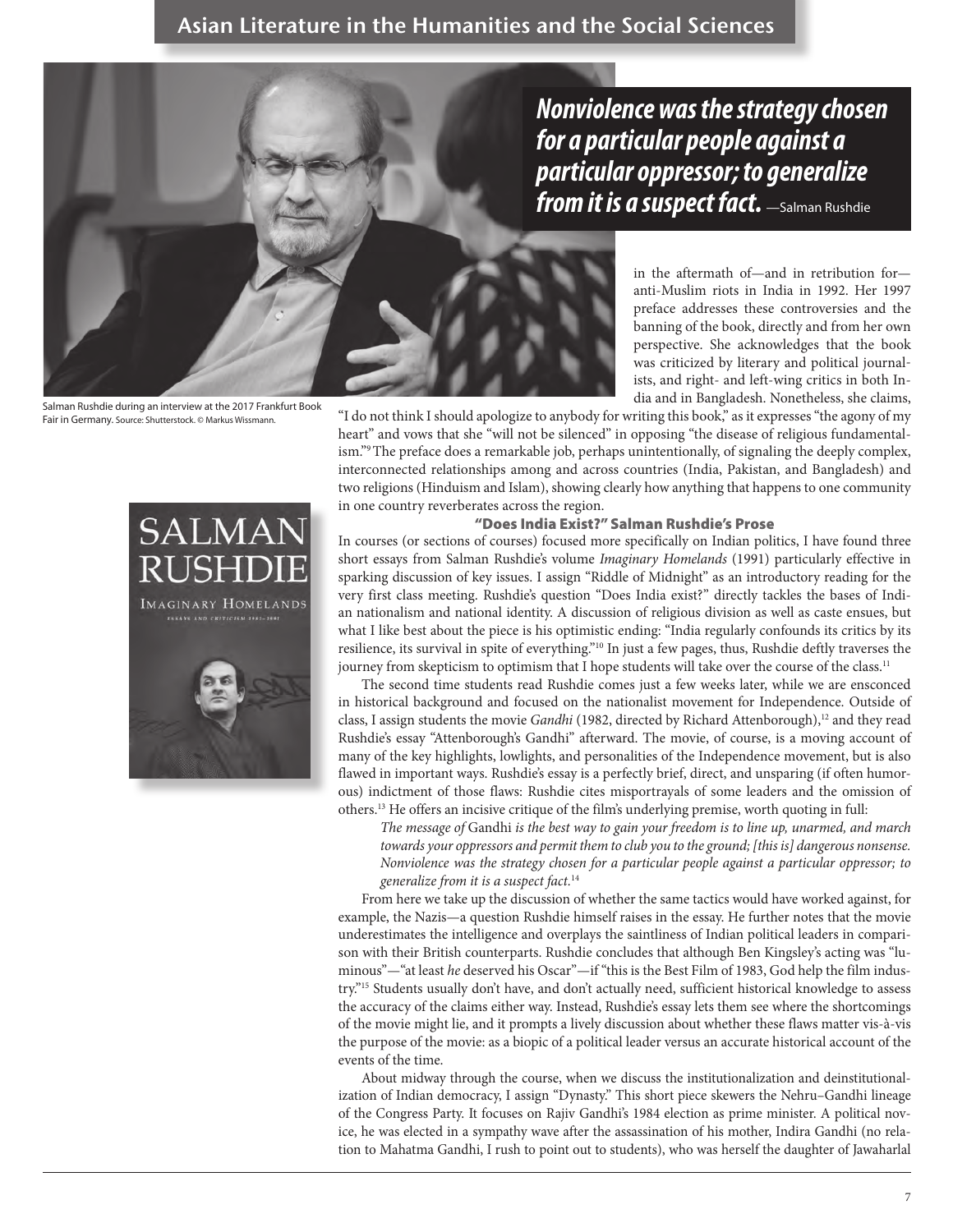## **I have found tremendous benefit from bringing poetry and prose into the political science classroom in order to bring South Asian politics closer to the students.**

Nehru—a leader of the Independence movement and India's first prime minister. Rushdie concludes that the family's dominance of the Congress Party, and thus much of post-Independence Indian politics, "must go beyond politics and history and enter the zone of myth"—not

in a good way.<sup>16</sup> The essay accessibly introduces the democracy vs. dynasty debate that dominated discussions of Indian politics for more than forty years after Independence: was India "really" a "genuine" democracy, or was it dynastic rule clothed in elections?<sup>17</sup> In the current era, when no member of the Nehru–Gandhi family has been prime minister since 1989, the essay leads us to consider the decay of the Congress Party due to its heavy reliance on one political family for leadership. This gambit has failed repeatedly and spectacularly with the politically hapless Rahul Gandhi (Rajiv's son, Indira's grandson, and Nehru's great-grandson). We discuss the corresponding meteoric rise of the right-wing Hindu nationalist Bharatiya Janata Party ("Indian People's Party," BJP), elected to power in 2014 and reelected in 2019, as well as the continued preeminence of the Nehru–Gandhi family in other ways: Sonia Gandhi, Rajiv's widow, has long been the president of the Congress Party, and other family members continue to hold seats in Parliament, though some have joined opposition parties, including the BJP.

In addition to these readings by Nasreen and Rushdie, I have either used myself or seen other political scientists use other authors and readings to teach students about South Asian politics. These have included V. S. Naipaul's *A Million Mutinies Now*, a nonfiction travelogue on what divides and what unites India as a country; Rushdie's *Midnight's Children* on the long historical reach of India's Independence and Partition; and an essay by Arundhati Roy on the meaning of India's 1998 nuclear tests.18 All these texts, including the ones I discuss in this essay, have worked well across a range of contexts, from the most prestigious public and private institutions to minority-serving institutions and those where significant numbers of students work full time and/or are first-generation college students. They introduce students to different perspectives on political issues and expand their conception of what is political. They also enable us to think broadly about the role of literature and writing in politics: Is literature apolitical, or can it or should it be? What is the writer's responsibility for how, and by whom, their work is politicized?

In this regard, it is notable that both Nasreen and Rushdie, whose writings I have used most extensively in my courses, are Muslim authors whose works have been banned and censored across the region, and who have themselves been exiled from their homelands in various ways and at various times. This enables students to draw connections between the actual work and the controversies it sparked, and how politics works in that space. Ultimately, we come to a discussion of the role of the state: How should the state respond to controversial work and to protests against it? Is it worse for secular, democratic regimes claiming to protect minority rights, as opposed to religion and religious extremists supporting authoritarian regimes (including military dictatorships), to ban literature? Does it matter if the community in question is a minority or the majority in the country?

Finally, it is important to note that my selection of prose and poetry readings for social science classes is not based on the same characteristics that a literature scholar might choose for a literature course; indeed, they may be just the reverse! Nasreen's work, amongst all the political criticisms of it, has also notably been criticized for just not being very good writing. The same is not true of Rushdie, but a colleague who specializes in literature once offered the friendly suggestion that Rushdie's readings I use in my courses are not his "best writing." But this, I explained in response, was not the point of these readings in my courses. Rather, the best pieces for my purposes in a political science course speak directly to important political questions, and are brief, accessible, and to the point. This enables us to use them to dive directly into analyzing the political questions, and it encourages discussion from multiple perspectives. In this way, I have found tremendous benefit from bringing poetry and prose into the political science classroom in order to bring South Asian politics closer to the students.  $\blacksquare$ 

#### **NOTES**

1. I note here that in South Asia (as perhaps in other parts of the world) poetry and prose at many points in history have been written precisely to express political agendas; thus, there is often an explicit and well-thought-out place of politics in poetry and prose in the subcontinent. In this sense, politics is "baked into" much South Asian literature, even at an ideological level. For example, the current Dalit (formerly known as "Untouchables") literature and poetry movement tackles the oppression of caste and caste violence in India in an explicitly political movement focused on Dalit visibility and speech. I am grateful to an anonymous reviewer for making this very salient point.